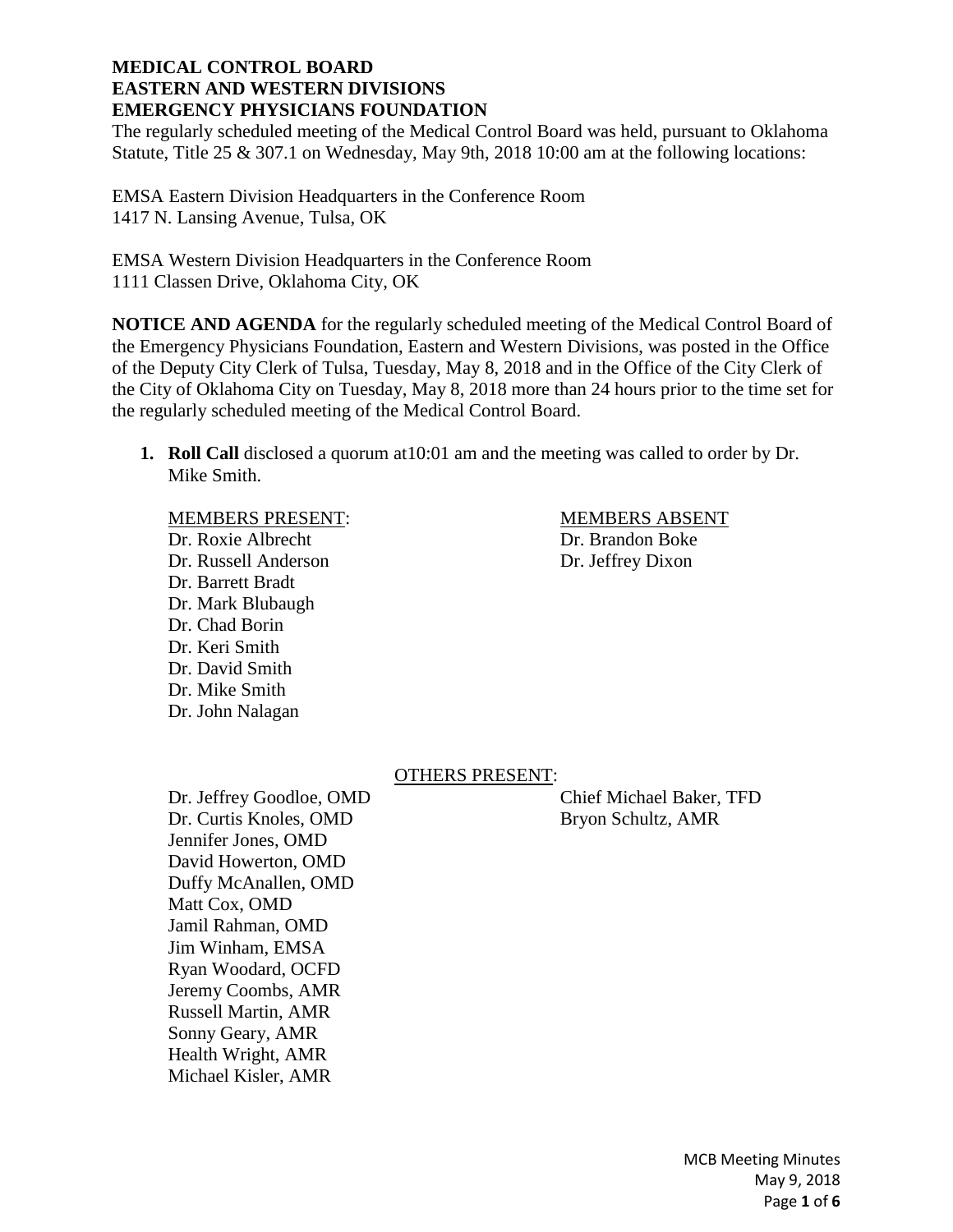# **2. Review and Approval of March 2018 MCB Meeting Minutes**

Dr. Barrett Bradt Dr. Mark Blubaugh Dr. Chad Borin

Dr. Keri Smith Dr. David Smith Dr. Mike Smith Dr. John Nalagan

MOTION: Dr. Chad Borin SECOND: Dr. David Smith

Aye: ABSENT Dr. Roxie Albrecht Dr. Brandon Boke Dr. Russell Anderson Dr. Jeffrey Dixon

# **3. EMSA President Report**

Mr. Winham gave compliance, late call graph, exclusion summary, and destination hospital reports for February and March 2018.

## **4. Medical Director Report**

Dr. Goodloe shared that the divert reports are posted for MCB physician review and asked that each MCB physician closely review the data for their represented hospital.

Dr. Goodloe shared that Jim Winham had been appointed as the EMSA CEO/President by the EMSA Board of Trustees.

Dr. Goodloe reviewed the Airway Taskforce and what the committee is currently reviewing. Training has been a discussion for the group, along with equipment selection process and involvement from front line crews. Jeremy Coombs, AMR Director of Operations- Western Division, commented on the review of the airway equipment and how the task force went through the process of reviewing the equipment.

Dr. Goodloe shared that the OMD staff gathered for a two-day retreat April 3<sup>rd</sup> and 4<sup>th</sup>. The staff reviewed projects and budget for the upcoming fiscal year. Dr. Goodloe prepared and reviewed employee evaluations with all OMD staff individually with merit based salary increases for the upcoming 2018-2019 fiscal year.

Dr. Goodloe stated that the contractual education conference that is funded by AMR will be held October 8<sup>th</sup>-10<sup>th</sup>, 2018 at the Hilton Garden Inn Conference Center in Edmond, OK. The conference will consist of a Airway Management & Pediatrics with guest speaker Dr. Peter Antevy, with an instructor course on the Handtevy System of pediatric

> MCB Meeting Minutes May 9, 2018 Page **2** of **6**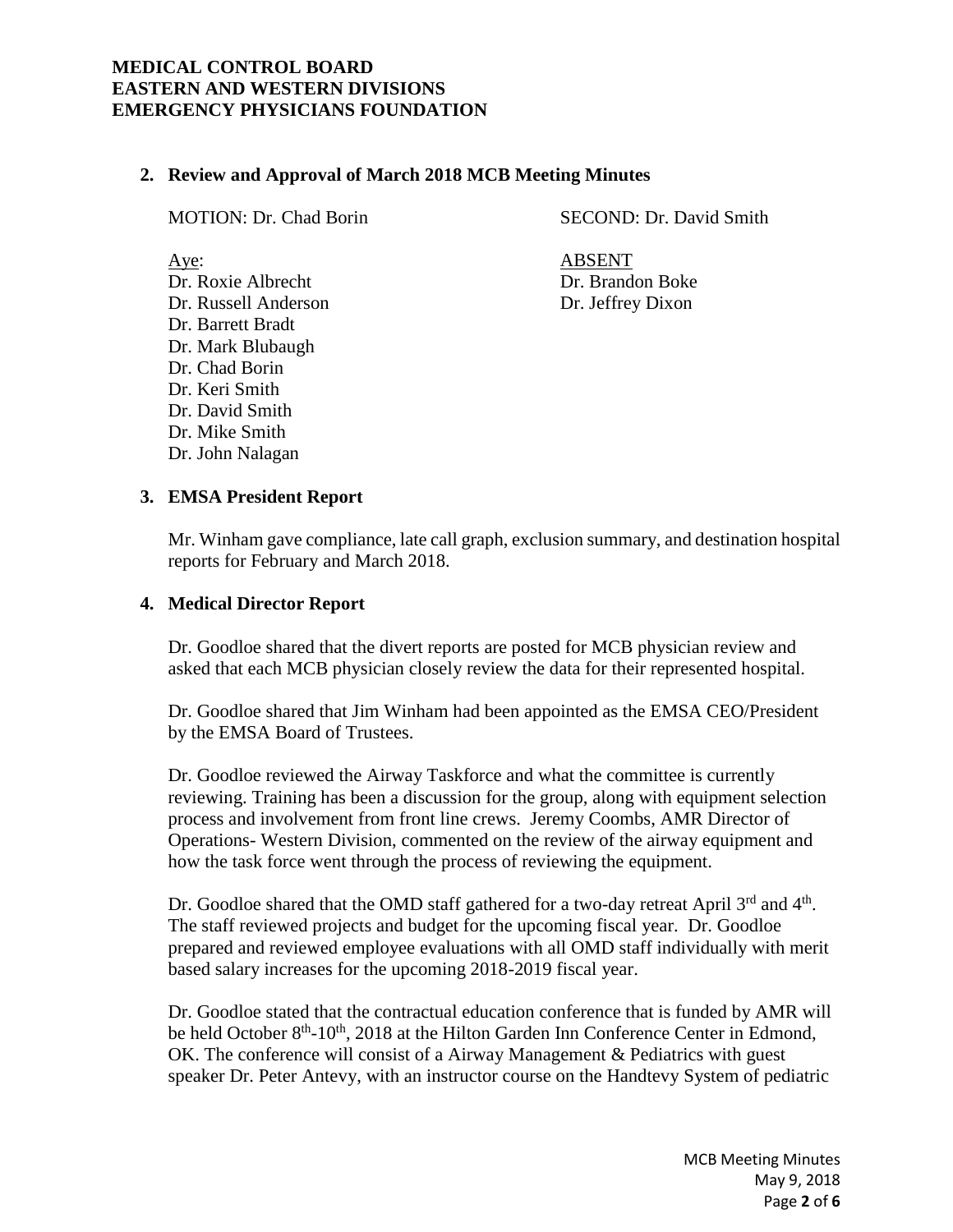dosing for emergency medications. Dr. Goodloe welcomed the MCB members to attend as well as speak on airway topics.

Dr. Goodloe updated the board on several projects including cardiac arrest database and the MCB/OMD app for phones/tablets.

## **Assistant Medical Director Report**

Dr. Knoles noted the importance of being prepared for house fire injuries and drownings, citing those that have already occurred in calendar year 2018.

# **5. Review and Approval of Protocols 3L, 10M, 12E 16W, 17A, and 17B**

Dr Goodloe shared the following changes recommended to the MCB:

Protocol 3L: Mechanical Ventilation Adult (Effective 6/1/18) Changes to the current treatment protocol: The Custom Field was placed in the protocol to show the setting for Cardiac Arrest when the ventilator is in use.

Protocol 10M: Conductive Energy Weapon Related Management - Adult & Pediatric Changes to the current treatment protocol: A new addition to the "Treatment Priorities" under #7. Return the probe to law enforcement. Added to the EMR/EMT box – If the Probe is removed do not discard, ensure safe return to law enforcement for evidence.

Protocol 12E: Cyanide Adult & Pediatric Changes to the current treatment protocol: Under the AEMT box; removed Consult OLMC and made administration of Hydroxocobalamin as a standing order for pediatrics. Pediatric: Hydroxocobalamin 70 mg/kg IVPB TO A MAX of 5 grams in 15 minutes – Administer without delay

Protocol 16W: Hydroxocobalamin (CyanoKit) Changes to the current protocol: Under Dosage: removal of OLMC Consult and updated: Cyanide - Pediatric (12E) The pediatric dose is 70 mg/kg IVPB administered over 15 minutes. Safe use of CYANOKIT ® has not been well established in children. However, if clinically indicated the benefit outweighs the risk.

Protocol 17A: Destination Determination Protocol was updated to include a Neonatal Medical Patient destination determination. Destination determination is based on neonatal medical patients of less than or equal to 30 days of life. Determination is based on unstable or stable neonatal patients with criteria listed on page 17A.7.

Protocol 17B – Table: Categorization of Hospitals (Effective 6/1/18) Several updated to this protocol to include name changes, neonate categorization added, and updated levels of emergency services for several facilities. Saint Francis- Ped. Trauma to Level II; Integris Health Edmond – Adult Stroke to Level III; Norman Regional – Trauma to Level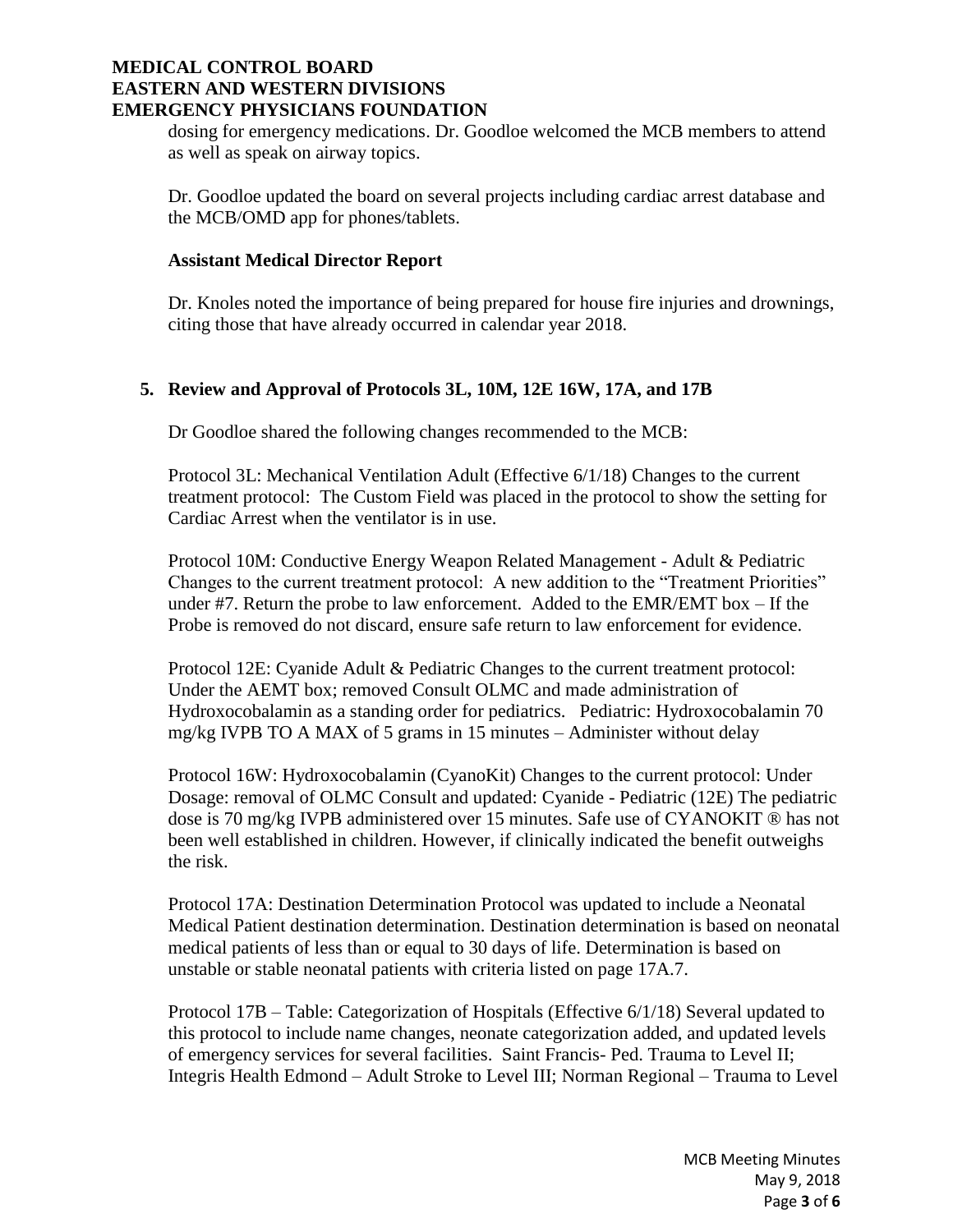II; Norman Regional HealthPlex – Trauma to Level III and Level I Cardiac Arrest Center.

Dr. Roxie Albrecht Dr. Brandon Boke Dr. Russell Anderson Dr. Jeffrey Dixon Dr. Barrett Bradt Dr. Mark Blubaugh Dr. Chad Borin Dr. Keri Smith Dr. David Smith Dr. Mike Smith Dr. John Nalagan

MOTION: Dr. Chad Borin SECOND: Dr. David Smith

Aye: ABSENT

## **6. Review and Approval of MCB 2018-2019 Budget**

Dr. Goodloe stated that the MCB made no changes to the ALS CQI Subsidy cost per Paramedic and/or per EMT-I/AEMT for 2018-2019. The OMD expenses are staying mostly the same with a slight increase of up to a 4% merit base pay increase for OMD staff not including Dr. Goodloe or Dr. Knoles. Response Vehicle (OMD2) for David Howerton will be replaced in the 2018-2019 fiscal year budget as it is 8 years old.

MOTION: Dr. Chad Borin SECOND: Dr. Barrett Bradt

Aye: ABSENT

Dr. Roxie Albrecht Dr. Brandon Boke Dr. Russell Anderson Dr. Jeffrey Dixon Dr. Barrett Bradt Dr. Mark Blubaugh Dr. Chad Borin Dr. Keri Smith Dr. David Smith Dr. Mike Smith Dr. John Nalagan

### **7. Review and Approval of Vacation Policy**

Dr. Goodloe explained that the addition to the vacation policy is one that is adopted from the EMSA vacation policy. The vacation policy would allow OMD staff to cash in up to 40 hours of vacation time per year, maintaining at least 80 hours of vacation time in their accrued vacation time bank.

> MCB Meeting Minutes May 9, 2018 Page **4** of **6**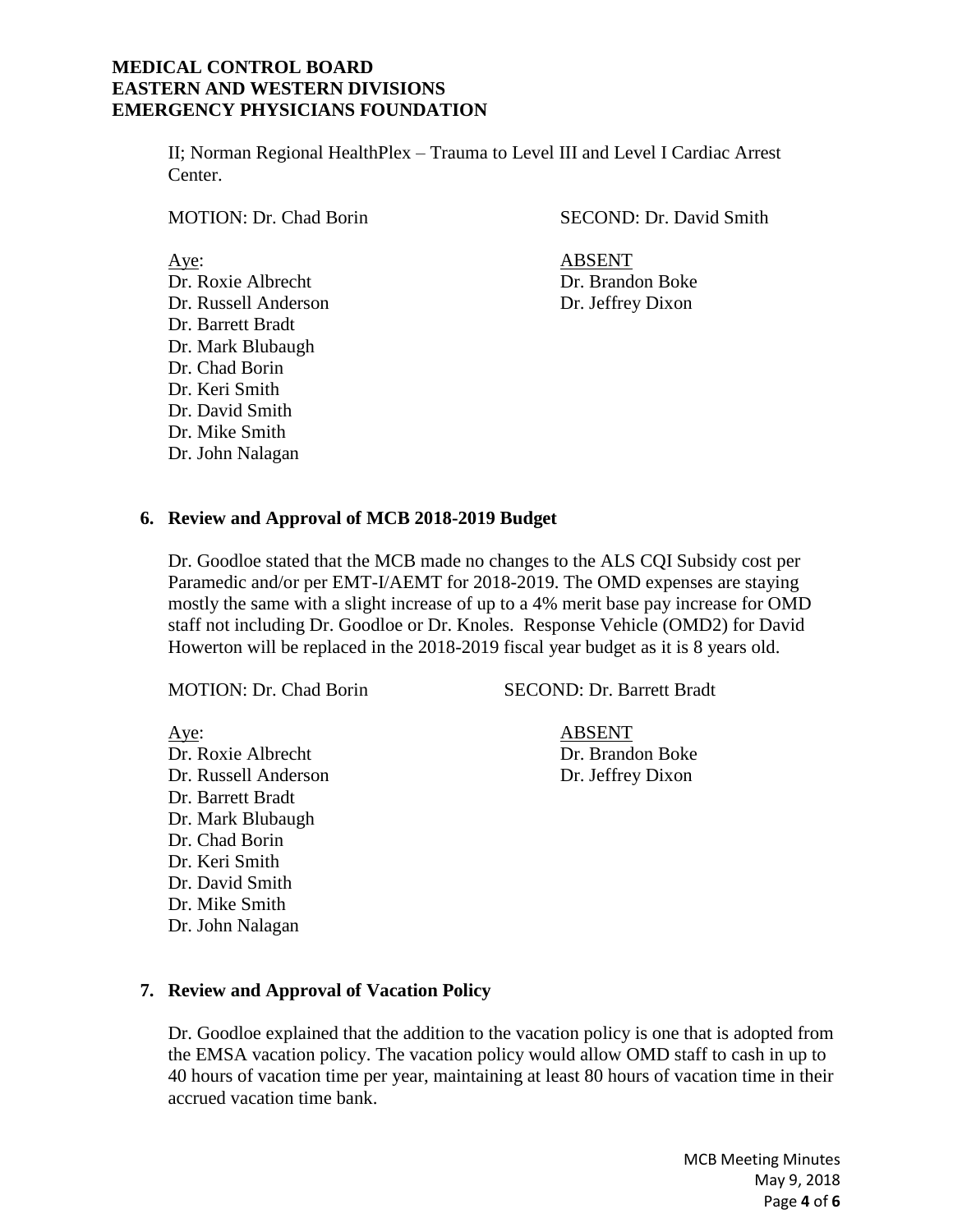MOTION: Dr. Chad Borin SECOND: Dr. Keri Smith

Aye: ABSENT Dr. Roxie Albrecht Dr. Brandon Boke Dr. Russell Anderson Dr. Jeffrey Dixon Dr. Barrett Bradt Dr. Mark Blubaugh Dr. Chad Borin Dr. Keri Smith Dr. David Smith Dr. Mike Smith Dr. John Nalagan

# **8. Review and Approval of February and March 2018 MCB Financial Statements**

Jennifer Jones shared the financial statements. Sand Springs Fire Department and Fire Medic Group have yet to turn in their CQI subsidy funds to our office.

Dr. Goodloe explained that the legal fees for the year have already exceeded what we anticipated due to the EMSA lawsuit brought by the federal government. OMD personnel supplied MCB meeting minutes, MCB/OMD annual reports and information related to CQI cases as approved by the MCB legal counsel to Stephen Dean's attorney as required by law.

Aye: ABSENT Dr. Roxie Albrecht Dr. Brandon Boke Dr. Russell Anderson Dr. Jeffrey Dixon Dr. Barrett Bradt Dr. Mark Blubaugh Dr. Chad Borin Dr. Keri Smith Dr. David Smith Dr. Mike Smith Dr. John Nalagan

MOTION: Dr. John Nalagan SECOND: Dr. Barrett Bradt

**9. Tulsa Police Department Training Program on Strangulation Injuries – Kathy Bell, RN**